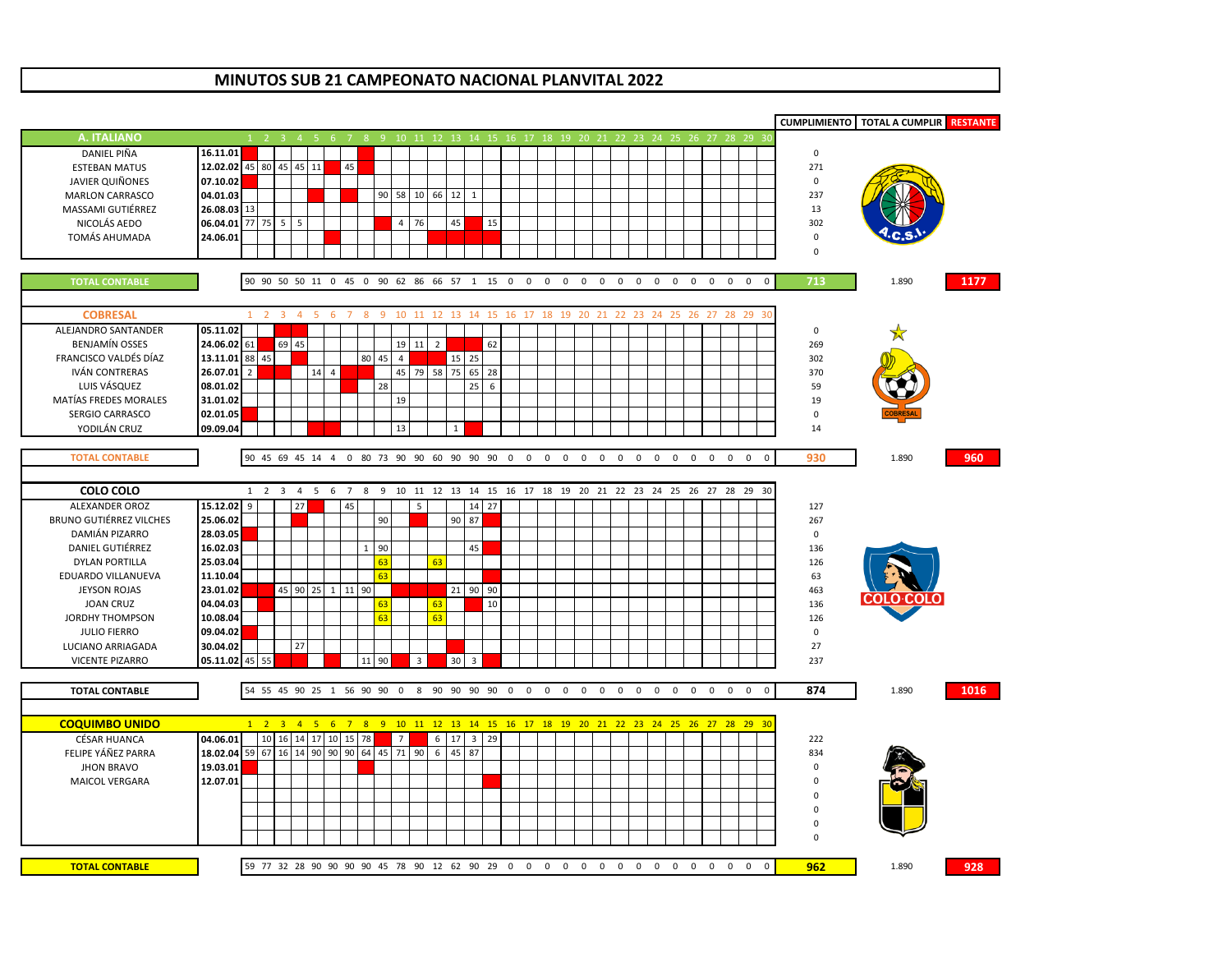| <b>CURICÓ UNIDO</b>       |                            |    |                     |                | 1 2 3 4 5 6                         |                |                         |       | 7 8 9 10 11 12 13 14 15 16 17 18 19 20 21 22 23 24 25 26 27 28 29 30             |          |       |    |                |    |                |                                                                |            |                |             |             |             |                |                          |                                |                |             |                |       |      |
|---------------------------|----------------------------|----|---------------------|----------------|-------------------------------------|----------------|-------------------------|-------|----------------------------------------------------------------------------------|----------|-------|----|----------------|----|----------------|----------------------------------------------------------------|------------|----------------|-------------|-------------|-------------|----------------|--------------------------|--------------------------------|----------------|-------------|----------------|-------|------|
| <b>FELIPE ORTIZ</b>       | 25.09.01                   | 68 |                     | 83 58          | $7^{\circ}$                         | 9              |                         | 57 61 |                                                                                  |          |       |    |                | 32 |                |                                                                |            |                |             |             |             |                |                          |                                |                |             | 375            |       |      |
| <b>IAN ALIAGA</b>         | 27.03.02                   |    |                     |                |                                     |                |                         |       |                                                                                  |          |       |    |                |    |                |                                                                |            |                |             |             |             |                |                          |                                |                |             | $\mathsf 0$    |       |      |
| JOAQUÍN GONZÁLEZ          | 06.08.01 22                |    |                     | $\overline{7}$ |                                     | 45 20 10       |                         |       |                                                                                  |          |       |    | 8 75 32        |    |                |                                                                |            |                |             |             |             |                |                          |                                |                |             | 219            |       |      |
| <b>JOSÉ GUTIÉRREZ</b>     | 13.10.02                   |    | $\overline{2}$      |                |                                     |                |                         |       |                                                                                  |          |       |    |                |    |                |                                                                |            |                |             |             |             |                |                          |                                |                |             | $\overline{2}$ |       |      |
| NICOLÁS BARRIOS           | 17.09.03                   |    |                     |                |                                     |                |                         |       |                                                                                  |          |       |    |                |    |                |                                                                |            |                |             |             |             |                |                          |                                |                |             | $\mathsf 0$    |       |      |
| PABLO CABRERA             | 25.01.01                   |    |                     |                |                                     |                |                         |       |                                                                                  |          |       |    |                |    |                |                                                                |            |                |             |             |             |                |                          |                                |                |             | $\mathsf 0$    |       |      |
|                           |                            |    |                     |                |                                     |                |                         |       |                                                                                  | 8 58 45  |       |    |                |    |                |                                                                |            |                |             |             |             |                |                          |                                |                |             | 111            |       |      |
| RONY ALBORNOZ             | 23.09.02                   |    |                     |                |                                     |                |                         |       |                                                                                  |          |       |    |                |    |                |                                                                |            |                |             |             |             |                |                          |                                |                |             |                |       |      |
| THOMAS VERGARA            | 24.09.02                   |    |                     |                |                                     |                |                         |       |                                                                                  |          |       |    |                |    |                |                                                                |            |                |             |             |             |                |                          |                                |                |             | $\mathbf 0$    |       |      |
|                           |                            |    |                     |                |                                     |                |                         |       |                                                                                  |          |       |    |                |    |                |                                                                |            |                |             |             |             |                |                          |                                |                |             |                |       |      |
| <b>TOTAL CONTABLE</b>     |                            |    |                     |                |                                     |                |                         |       | 90 2 90 58 52 29 10 57 61 8 58 45 8 75 64 0 0 0 0 0 0 0 0 0 0 0 0 0 0 0 0        |          |       |    |                |    |                |                                                                |            |                |             |             |             |                |                          |                                |                |             | 707            | 1.890 | 1183 |
|                           |                            |    |                     |                |                                     |                |                         |       |                                                                                  |          |       |    |                |    |                |                                                                |            |                |             |             |             |                |                          |                                |                |             |                |       |      |
| <b>DEP. ANTOFAGASTA</b>   |                            |    | $1 \quad 2 \quad 3$ |                | 45                                  | 6 <sub>7</sub> |                         |       | 8 9 10 11 12 13 14 15 16 17 18 19 20 21 22 23 24 25 26 27 28 29 30               |          |       |    |                |    |                |                                                                |            |                |             |             |             |                |                          |                                |                |             |                |       |      |
| CRISTIAN DÍAZ FERRADA     | 24.01.03                   |    |                     |                |                                     |                |                         |       |                                                                                  |          |       |    |                |    |                |                                                                |            |                |             |             |             |                |                          |                                |                |             | 0              |       |      |
| DIEGO ORELLANA RIFFO      | 09.01.02 13                |    |                     |                | $3 \quad 45$                        |                | $\overline{\mathbf{3}}$ |       |                                                                                  |          |       |    |                |    |                |                                                                |            |                |             |             |             |                |                          |                                |                |             | 64             |       |      |
| JUAN PABLO CISTERNAS      | 25.09.02                   |    |                     |                |                                     |                |                         |       |                                                                                  |          |       |    |                |    |                |                                                                |            |                |             |             |             |                |                          |                                |                |             | $\mathsf 0$    |       |      |
| MATÍAS FREDES IBARRA      | 23.01.03 59                |    |                     | 45             |                                     | 45 55 45 57    |                         |       |                                                                                  |          |       | 61 |                | 33 |                |                                                                |            |                |             |             |             |                |                          |                                |                |             | 400            |       |      |
| MAYKOL SÁNCHEZ            | 29.05.02 6                 |    |                     |                |                                     |                |                         |       | 55                                                                               |          | 61 45 |    | 45 57          |    |                |                                                                |            |                |             |             |             |                |                          |                                |                |             | 269            |       |      |
|                           |                            |    |                     |                |                                     |                |                         |       |                                                                                  |          |       |    |                |    |                |                                                                |            |                |             |             |             |                |                          |                                |                |             | $\mathsf 0$    |       |      |
|                           |                            |    |                     |                |                                     |                |                         |       |                                                                                  |          |       |    |                |    |                |                                                                |            |                |             |             |             |                |                          |                                |                |             | 0              |       |      |
|                           |                            |    |                     |                |                                     |                |                         |       |                                                                                  |          |       |    |                |    |                |                                                                |            |                |             |             |             |                |                          |                                |                |             | $\mathbf 0$    |       |      |
|                           |                            |    |                     |                |                                     |                |                         |       |                                                                                  |          |       |    |                |    |                |                                                                |            |                |             |             |             |                |                          |                                |                |             |                |       |      |
| <b>TOTAL CONTABLE</b>     |                            |    |                     |                |                                     |                |                         |       | 78 0 45 3 90 55 48 57 55 0 61 45 61 45 90 0                                      |          |       |    |                |    | $\overline{0}$ | $\mathbf 0$                                                    | $0\quad 0$ | $\mathbf{0}$   | $\mathsf 0$ | $\mathsf 0$ | $\mathsf 0$ | $\overline{0}$ | $\mathbf{0}$             | $\overline{0}$<br>$\mathbf{0}$ | $\overline{0}$ | $\mathbf 0$ | 733            | 1.890 | 1157 |
|                           |                            |    |                     |                |                                     |                |                         |       |                                                                                  |          |       |    |                |    |                |                                                                |            |                |             |             |             |                |                          |                                |                |             |                |       |      |
|                           |                            |    |                     |                |                                     |                |                         |       |                                                                                  |          |       |    |                |    |                |                                                                |            |                |             |             |             |                |                          |                                |                |             |                |       |      |
| <b>DEP. LA SERENA</b>     |                            |    |                     |                |                                     |                |                         |       | 1 2 3 4 5 6 7 8 9 10 11 12 13 14 15 16 17 18 19 20 21 22 23 24 25 26 27 28 29 30 |          |       |    |                |    |                |                                                                |            |                |             |             |             |                |                          |                                |                |             |                |       |      |
| <b>BRYAN SOTO</b>         | 01.06.01                   |    |                     |                | 45 90 90                            |                |                         |       |                                                                                  | 45       |       |    | $\overline{2}$ |    |                |                                                                |            |                |             |             |             |                |                          |                                |                |             | 272            |       |      |
| DIEGO ULLOA               | 16.06.03 90                |    |                     |                |                                     |                |                         |       | 19                                                                               | 90       |       |    |                |    |                |                                                                |            |                |             |             |             |                |                          |                                |                |             | 199            |       |      |
| FRANCISCO DÍAZ            | 18.05.02                   |    |                     |                |                                     |                |                         |       |                                                                                  |          |       |    | $\overline{2}$ |    |                |                                                                |            |                |             |             |             |                |                          |                                |                |             | $\overline{2}$ |       |      |
| <b>GUILLERMO ZULETA</b>   | 18.02.01                   |    |                     |                |                                     |                |                         |       |                                                                                  |          |       |    |                |    |                |                                                                |            |                |             |             |             |                |                          |                                |                |             | $\pmb{0}$      |       |      |
| JAVIER DÍAZ               | 04.03.03                   |    |                     |                |                                     |                |                         |       |                                                                                  |          |       |    |                |    |                |                                                                |            |                |             |             |             |                |                          |                                |                |             | $\mathbf 0$    |       |      |
| <b>JEISON FUENTEALBA</b>  | 10.01.03                   |    |                     |                |                                     |                |                         | 16    | 63                                                                               |          |       |    |                |    |                |                                                                |            |                |             |             |             |                |                          |                                |                |             | 79             |       |      |
| JOSÉ TAPIA ROJAS          | 03.06.02                   |    |                     |                |                                     |                |                         |       |                                                                                  |          |       |    |                |    |                |                                                                |            |                |             |             |             |                |                          |                                |                |             | $\pmb{0}$      |       |      |
| LUCKAS CARREÑO            | 10.03.02                   |    |                     |                |                                     |                |                         |       | 90 90 90 90                                                                      |          | 54 72 | 90 | 90 61          |    |                |                                                                |            |                |             |             |             |                |                          |                                |                |             | 727            |       |      |
| MATÍAS CORTÉS             | 28.02.03                   |    |                     |                |                                     |                |                         |       |                                                                                  |          |       | 70 | 90             | 90 |                |                                                                |            |                |             |             |             |                |                          |                                |                |             | 250            |       |      |
| MARTÍN RAMÍREZ            | 31.12.03                   |    |                     |                |                                     |                |                         |       |                                                                                  | 90       |       |    |                |    |                |                                                                |            |                |             |             |             |                |                          |                                |                |             | 90             |       |      |
|                           |                            |    |                     |                |                                     |                |                         |       |                                                                                  |          |       |    |                |    |                |                                                                |            |                |             |             |             |                |                          |                                |                |             |                |       |      |
| <b>TOTAL CONTABLE</b>     |                            |    |                     |                |                                     |                |                         |       | 90 0 45 90 90 0 90 90 90 90 90 72 90 90 90 0                                     |          |       |    |                |    |                | $0\quad 0\quad 0\quad 0$                                       |            | $\overline{0}$ |             | $0\quad 0$  | $\mathbf 0$ | $\overline{0}$ | $0\quad 0\quad 0\quad 0$ |                                |                | $\mathbf 0$ | 1107           | 1.890 | 783  |
|                           |                            |    |                     |                |                                     |                |                         |       |                                                                                  |          |       |    |                |    |                |                                                                |            |                |             |             |             |                |                          |                                |                |             |                |       |      |
| <b>EVERTON</b>            |                            |    |                     |                | $1 \quad 2 \quad 3 \quad 4 \quad 5$ | 6              | $\overline{7}$          | 8     | - 9                                                                              |          |       |    |                |    |                | 10 11 12 13 14 15 16 17 18 19 20 21 22 23 24 25 26 27 28 29 30 |            |                |             |             |             |                |                          |                                |                |             |                |       |      |
| CRISTIÁN RIQUELME         | 14.10.03                   |    |                     | 75             |                                     |                |                         |       |                                                                                  |          | 90    | 70 |                | 65 |                |                                                                |            |                |             |             |             |                |                          |                                |                |             | 300            |       |      |
| CRISTÓBAL CHADWIICK       | 11.04.05                   |    |                     |                |                                     |                |                         |       |                                                                                  |          |       |    |                |    |                |                                                                |            |                |             |             |             |                |                          |                                |                |             | $\mathbf 0$    |       |      |
| <b>CRISTOPHER MEDINA</b>  | 13.02.01 76 30 17 90 45 45 |    |                     |                |                                     |                | 90 90                   |       |                                                                                  | 53 45 62 |       |    | 60 90 76       |    |                |                                                                |            |                |             |             |             |                |                          |                                |                |             | 869            |       |      |
| <b>DILAN VERA</b>         | 02.03.02 14                |    |                     |                |                                     |                |                         |       |                                                                                  |          |       |    |                |    |                |                                                                |            |                |             |             |             |                |                          |                                |                |             | 14             |       |      |
| <b>EMMANUEL ARISMENDI</b> |                            |    |                     |                |                                     |                |                         |       |                                                                                  |          |       |    |                |    |                |                                                                |            |                |             |             |             |                |                          |                                |                |             | 30             |       |      |
|                           | 05.12.01                   |    |                     |                |                                     |                |                         |       |                                                                                  |          |       |    | 30             |    |                |                                                                |            |                |             |             |             |                |                          |                                |                |             |                |       |      |
| ESTEBAN KIRKMAN           | 16.07.02                   |    |                     |                |                                     |                |                         |       |                                                                                  |          |       |    |                |    |                |                                                                |            |                |             |             |             |                |                          |                                |                |             | $\mathbf 0$    |       |      |
| <b>GARY MOYA</b>          | 23.10.01                   |    |                     |                |                                     |                |                         |       | 35 29 27 16 45 37                                                                |          |       |    |                |    |                |                                                                |            |                |             |             |             |                |                          |                                |                |             | 189            |       |      |
| MITCHELL WASSENNE         | 19.04.01                   |    |                     |                | 56 16                               |                |                         |       |                                                                                  |          |       |    |                |    |                |                                                                |            |                |             |             |             |                |                          |                                |                |             | 72             |       |      |
| RODRIGO DÍAZ DESIDEL      | 30.04.02                   |    |                     |                |                                     |                |                         |       |                                                                                  |          |       |    |                |    |                |                                                                |            |                |             |             |             |                |                          |                                |                |             | $\mathsf 0$    |       |      |
| <b>VICENTE VEGA</b>       | 06.05.04                   |    |                     |                |                                     |                |                         |       |                                                                                  |          |       |    | 60             |    |                |                                                                |            |                |             |             |             |                |                          |                                |                |             | 60             |       |      |
|                           |                            |    |                     |                |                                     |                |                         |       |                                                                                  |          |       |    |                |    |                |                                                                |            |                |             |             |             |                |                          |                                |                |             |                |       |      |
| <b>TOTAL CONTABLE</b>     |                            |    |                     |                |                                     |                |                         |       |                                                                                  |          |       |    |                |    |                |                                                                |            |                |             |             |             |                |                          |                                |                | $\mathbf 0$ | 1111           | 1.890 | 779  |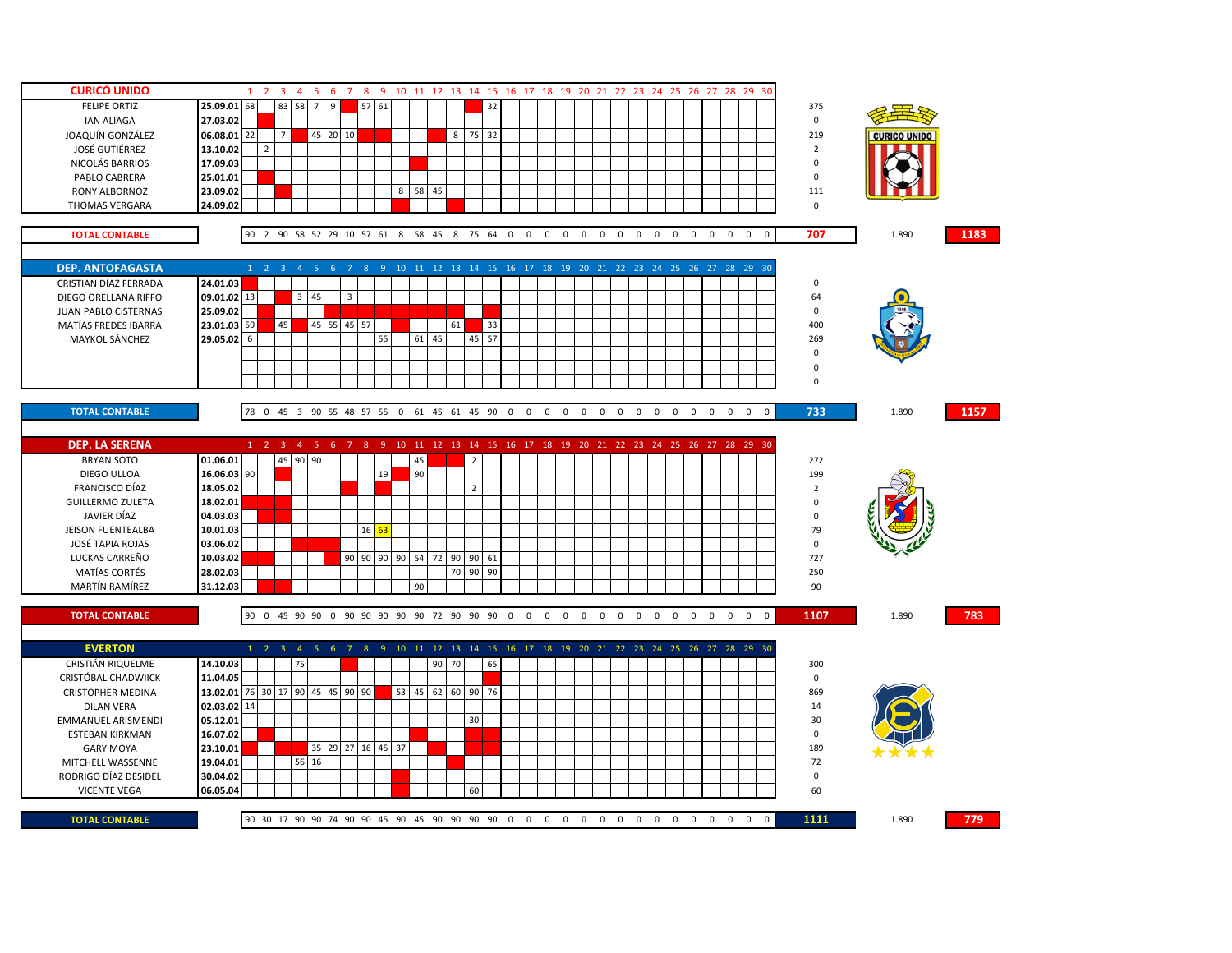| <b>HUACHIPATO</b>        |                         |                                                              |          |                |                                        |             |                |    |         |          |              |              |                               |            |                |                   |             |             |                               |                         |                |              |                   | 1 2 3 4 5 6 7 8 9 10 11 12 13 14 15 16 17 18 19 20 21 22 23 24 25 26 27 28 29 30 |             |                  |     |
|--------------------------|-------------------------|--------------------------------------------------------------|----------|----------------|----------------------------------------|-------------|----------------|----|---------|----------|--------------|--------------|-------------------------------|------------|----------------|-------------------|-------------|-------------|-------------------------------|-------------------------|----------------|--------------|-------------------|----------------------------------------------------------------------------------|-------------|------------------|-----|
| BASTIÁN ROCO             | 24.10.03 45 90          |                                                              |          |                |                                        |             |                |    | $63$ 17 |          | $\mathbf{1}$ |              | 48                            |            |                |                   |             |             |                               |                         |                |              |                   |                                                                                  | 264         |                  |     |
| <b>CLAUDIO TORRES</b>    | 30.03.03 64 62 3 19     |                                                              |          |                |                                        | $6 \quad 3$ |                |    |         |          | 10           | $5 \quad 19$ |                               |            |                |                   |             |             |                               |                         |                |              |                   |                                                                                  | 191         |                  |     |
| DIEGO BRAVO SILVA        | 09.10.02                |                                                              |          |                |                                        |             |                |    |         |          |              |              |                               |            |                |                   |             |             |                               |                         |                |              |                   |                                                                                  | 0           |                  |     |
| <b>DYLAN ARAVENA</b>     | 01.01.01                |                                                              |          |                |                                        |             |                |    |         |          |              |              |                               |            |                |                   |             |             |                               |                         |                |              |                   |                                                                                  | $\mathbf 0$ |                  |     |
| JOAQUÍN GUTIÉRREZ        | 04.07.02                |                                                              |          |                | 52                                     |             |                |    |         |          |              |              | 90 45 90 90 90 90 90 90 71 58 |            |                |                   |             |             |                               |                         |                |              |                   |                                                                                  | 856         |                  |     |
| JOSÉ MARTÍNEZ            | 17.02.03                |                                                              |          |                |                                        |             |                |    |         |          |              |              |                               |            |                |                   |             |             |                               |                         |                |              |                   |                                                                                  | $\pmb{0}$   |                  |     |
| MAXIMILIANO GUTIÉRREZ    | 03.05.04                |                                                              |          |                |                                        |             |                | 63 |         |          |              |              |                               |            |                |                   |             |             |                               |                         |                |              |                   |                                                                                  | 63          |                  |     |
| PABLO CHANDÍA            | 12.09.02                |                                                              |          |                |                                        |             |                |    |         |          |              |              |                               |            |                |                   |             |             |                               |                         |                |              |                   |                                                                                  | $\mathbf 0$ |                  |     |
|                          |                         |                                                              |          |                |                                        |             |                |    |         |          |              |              |                               |            |                |                   |             |             |                               |                         |                |              |                   |                                                                                  |             |                  |     |
| <b>TOTAL CONTABLE</b>    |                         | 90 90 3 19 52 90 48 90 90 90 90 90 90 90 90 58 0 0 0 0 0 0 0 |          |                |                                        |             |                |    |         |          |              |              |                               |            |                |                   |             |             | $\overline{0}$<br>$\mathbf 0$ | $\overline{\mathbf{0}}$ | $\overline{0}$ | $\mathbf{0}$ |                   | $0\quad 0$<br>$\overline{0}$                                                     | 1080        | 1.890            | 810 |
|                          |                         |                                                              |          |                |                                        |             |                |    |         |          |              |              |                               |            |                |                   |             |             |                               |                         |                |              |                   |                                                                                  |             |                  |     |
| <b>ÑUBLENSE</b>          |                         |                                                              |          |                | $1\quad 2\quad 3\quad 4\quad 5\quad 6$ |             |                |    |         |          |              |              |                               |            |                |                   |             |             |                               |                         |                |              |                   | 7 8 9 10 11 12 13 14 15 16 17 18 19 20 21 22 23 24 25 26 27 28 29 30             |             |                  |     |
| ALEXANDER ARAVENA        | 06.09.02 45 79 58       |                                                              |          | 45 90          | 65                                     |             | 57 71          |    |         |          |              |              | 66 18 26 77 69 62 27          |            |                |                   |             |             |                               |                         |                |              |                   |                                                                                  | 855         |                  |     |
|                          | 05.06.02                |                                                              |          |                |                                        |             |                |    |         |          |              |              |                               |            |                |                   |             |             |                               |                         |                |              |                   |                                                                                  | $\pmb{0}$   |                  |     |
| <b>GUILLERMO GAJARDO</b> | 06.07.01                |                                                              |          |                |                                        |             |                |    |         |          |              |              |                               |            |                |                   |             |             |                               |                         |                |              |                   |                                                                                  | $\pmb{0}$   |                  |     |
| <b>JONATHAN TURRA</b>    |                         |                                                              |          |                |                                        |             |                |    |         |          |              |              |                               |            |                |                   |             |             |                               |                         |                |              |                   |                                                                                  |             |                  |     |
| MAXIMILIANO TORREALBA    | 30.09.02 25 11          |                                                              |          |                |                                        |             |                |    |         |          |              |              |                               |            |                |                   |             |             |                               |                         |                |              |                   |                                                                                  | 36          | ÑUBLENSE         |     |
| RODRIGO CISTERNA         | 25.03.02 45             | $\mathbf{1}$                                                 |          |                |                                        |             |                | 5  |         | 52       |              |              |                               |            |                |                   |             |             |                               |                         |                |              |                   |                                                                                  | 103         |                  |     |
|                          |                         |                                                              |          |                |                                        |             |                |    |         |          |              |              |                               |            |                |                   |             |             |                               |                         |                |              |                   |                                                                                  | $\mathbf 0$ |                  |     |
|                          |                         |                                                              |          |                |                                        |             |                |    |         |          |              |              |                               |            |                |                   |             |             |                               |                         |                |              |                   |                                                                                  | $\pmb{0}$   |                  |     |
|                          |                         |                                                              |          |                |                                        |             |                |    |         |          |              |              |                               |            |                |                   |             |             |                               |                         |                |              |                   |                                                                                  | $\mathbf 0$ |                  |     |
|                          |                         |                                                              |          |                |                                        |             |                |    |         |          |              |              |                               |            |                |                   |             |             |                               |                         |                |              |                   |                                                                                  |             |                  |     |
| <b>TOTAL CONTABLE</b>    |                         | 90 90 58 45 90 65 57 71 71 18 78 77 69 62 27 0 0 0 0         |          |                |                                        |             |                |    |         |          |              |              |                               |            |                | $0\quad 0\quad 0$ |             |             | $\overline{0}$<br>$\mathbf 0$ | $\mathbf 0$             | $\overline{0}$ |              | $0\quad 0\quad 0$ | $\mathbf{0}$                                                                     | 968         | 1.890            | 922 |
|                          |                         |                                                              |          |                |                                        |             |                |    |         |          |              |              |                               |            |                |                   |             |             |                               |                         |                |              |                   |                                                                                  |             |                  |     |
|                          |                         |                                                              |          |                |                                        |             |                |    |         |          |              |              |                               |            |                |                   |             |             |                               |                         |                |              |                   |                                                                                  |             |                  |     |
| O' HIGGINS               |                         |                                                              |          |                |                                        |             |                |    |         |          |              |              |                               |            |                |                   |             |             |                               |                         |                |              |                   | 1 2 3 4 5 6 7 8 9 10 11 12 13 14 15 16 17 18 19 20 21 22 23 24 25 26 27 28 29 30 |             |                  |     |
| CRISTÓBAL CASTILLO       | 04.02.03                |                                                              | 45 60 40 |                |                                        | 75 24       |                | 84 |         | 50 90 90 |              |              |                               |            |                |                   |             |             |                               |                         |                |              |                   |                                                                                  | 558         |                  |     |
| DIEGO CARREÑO            | 26.04.02                |                                                              |          |                |                                        |             |                |    |         |          |              |              |                               |            |                |                   |             |             |                               |                         |                |              |                   |                                                                                  | $\mathbf 0$ |                  |     |
| <b>ESTEBAN MOREIRA</b>   | 17.02.02                |                                                              |          |                |                                        |             |                |    |         |          |              |              | 17 15 71 69                   |            |                |                   |             |             |                               |                         |                |              |                   |                                                                                  | 172         |                  |     |
| <b>FELIPE OGAZ</b>       | 07.05.03 6              |                                                              |          |                |                                        |             |                |    |         |          |              |              |                               |            |                |                   |             |             |                               |                         |                |              |                   |                                                                                  | 6           | <b>J'HIGGINS</b> |     |
| MATÍAS BELMAR            | 26.08.02 6              |                                                              |          | 10 15          |                                        |             |                |    |         |          |              |              |                               |            |                |                   |             |             |                               |                         |                |              |                   |                                                                                  | 31          |                  |     |
| PATRICIO ROMERO          | 29.05.02                |                                                              |          |                |                                        |             |                |    |         |          |              |              |                               |            |                |                   |             |             |                               |                         |                |              |                   |                                                                                  | $\mathbf 0$ |                  |     |
| RONALD GUZMÁN            | 21.12.01 20             |                                                              |          |                |                                        |             | 66 76 75 45 65 |    |         |          | 60 45 45     |              |                               |            |                |                   |             |             |                               |                         |                |              |                   |                                                                                  | 497         |                  |     |
|                          |                         |                                                              |          |                |                                        |             |                |    |         |          |              |              |                               |            |                |                   |             |             |                               |                         |                |              |                   |                                                                                  | $\mathbf 0$ |                  |     |
|                          |                         |                                                              |          |                |                                        |             |                |    |         |          |              |              |                               |            |                |                   |             |             |                               |                         |                |              |                   |                                                                                  |             |                  |     |
| <b>TOTAL CONTABLE</b>    |                         | 32 45 70 55 0 75 90 76 90 45 90 90 90 90 69 0                |          |                |                                        |             |                |    |         |          |              |              |                               | $0\quad 0$ | $\overline{0}$ | $\mathbf 0$       | $\mathbf 0$ | $\mathbf 0$ | $\mathbf 0$<br>$\mathbf 0$    | $\mathsf 0$             | $\mathbf 0$    | $\mathbf 0$  |                   | $0\quad 0$<br>$\mathbf 0$                                                        | 1007        | 1.890            | 883 |
|                          |                         |                                                              |          |                |                                        |             |                |    |         |          |              |              |                               |            |                |                   |             |             |                               |                         |                |              |                   |                                                                                  |             |                  |     |
| <b>PALESTINO</b>         |                         | $1 \quad 2 \quad 3$                                          |          | 4 <sub>5</sub> | 6                                      |             |                |    |         |          |              |              |                               |            |                |                   |             |             |                               |                         |                |              |                   | 7 8 9 10 11 12 13 14 15 16 17 18 19 20 21 22 23 24 25 26 27 28 29 30             |             |                  |     |
| <b>BENJAMÍN ROJAS</b>    | 01.03.01 80 85 90 75 74 |                                                              |          |                | 45                                     |             | 19 45          | 5  |         |          |              |              | 55 62 81 75                   |            |                |                   |             |             |                               |                         |                |              |                   |                                                                                  | 791         |                  |     |
| <b>DIXON CONTRERAS</b>   | 26.04.02                |                                                              |          |                |                                        |             |                |    |         |          |              |              |                               |            |                |                   |             |             |                               |                         |                |              |                   |                                                                                  | $\mathbf 0$ |                  |     |
| <b>FELIPE CHAMORRO</b>   | 30.07.01                |                                                              |          |                | 8                                      |             |                | 5  |         |          |              | 52           | 20                            |            |                |                   |             |             |                               |                         |                |              |                   |                                                                                  | 85          |                  |     |
| <b>IGNACIO MESINA</b>    | 16.01.01                |                                                              |          |                |                                        |             |                |    |         |          |              |              |                               |            |                |                   |             |             |                               |                         |                |              |                   |                                                                                  | $\mathbf 0$ |                  |     |
| MAICOL LEÓN              | 09.06.03                |                                                              |          |                |                                        |             |                | 63 |         |          |              |              |                               |            |                |                   |             |             |                               |                         |                |              |                   |                                                                                  | 63          |                  |     |
| NICOLÁS MEZA             | 11.04.02                |                                                              |          | $\overline{7}$ |                                        | $14\,$      |                |    | 8       |          |              |              | 14 70                         |            |                |                   |             |             |                               |                         |                |              |                   |                                                                                  | 113         |                  |     |
|                          |                         |                                                              |          |                |                                        |             |                |    |         |          |              |              |                               |            |                |                   |             |             |                               |                         |                |              |                   |                                                                                  | 0           |                  |     |
|                          |                         |                                                              |          |                |                                        |             |                |    |         |          |              |              |                               |            |                |                   |             |             |                               |                         |                |              |                   |                                                                                  | $\mathbf 0$ |                  |     |
|                          |                         |                                                              |          |                |                                        |             |                |    |         |          |              |              |                               |            |                |                   |             |             |                               |                         |                |              |                   |                                                                                  |             |                  |     |